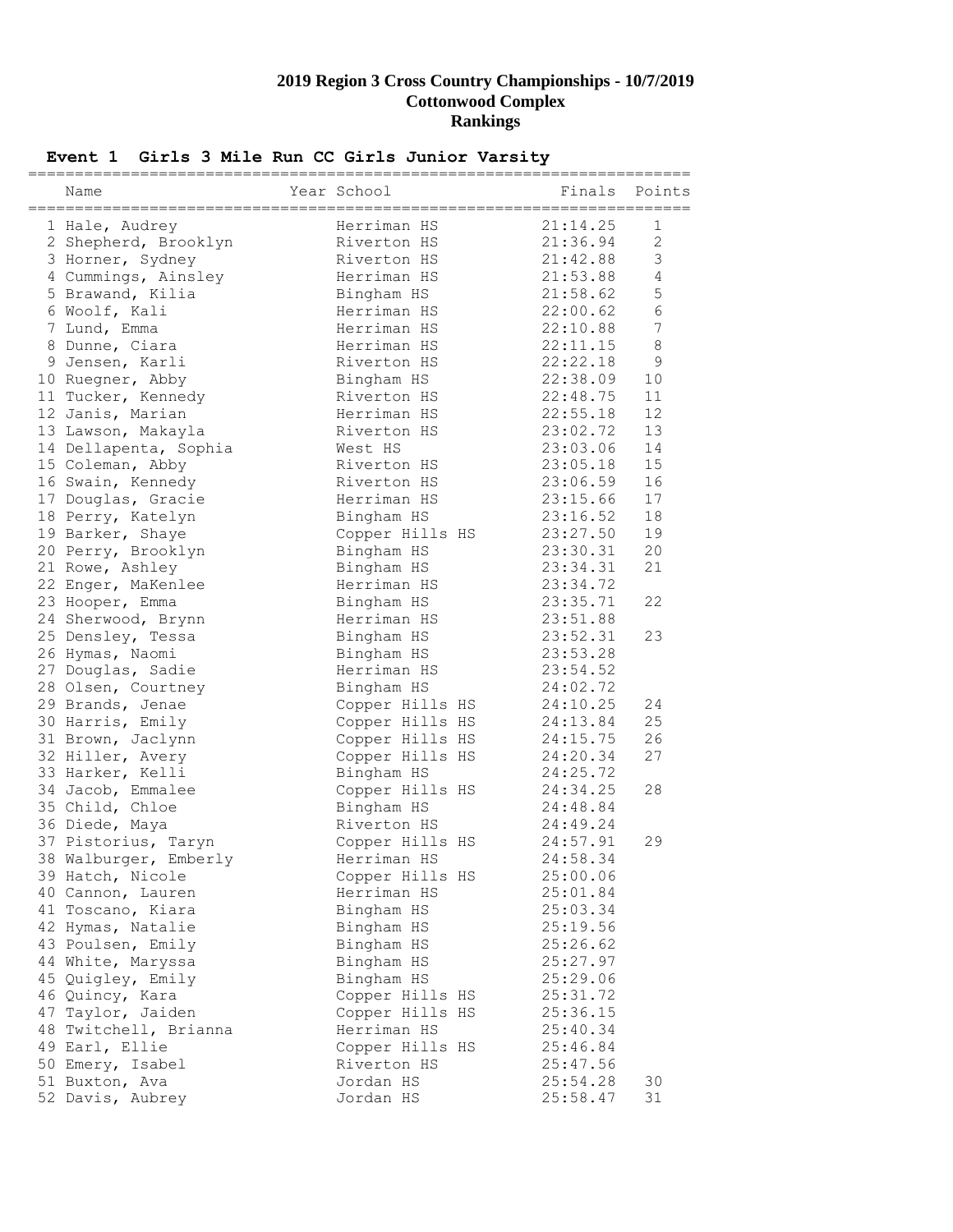| Event 1 Girls 3 Mile Run CC Girls Junior Varsity |                                             |                      |    |
|--------------------------------------------------|---------------------------------------------|----------------------|----|
| 53 Rosas Frias, Johanna                          | Copper Hills HS                             | 26:00.15             |    |
| 54 Nielsen, Bella                                | Riverton HS                                 | 26:01.28             |    |
| 55 Smith, Macy                                   |                                             | 26:15.31             |    |
| 56 Barker, Madisyn                               | Herriman HS<br>Herriman HS                  | 26:15.93             |    |
| 57 Chidester, Hayley                             |                                             |                      |    |
| 58 Ashby, Ella                                   | Riverton HS 26:22.62<br>Bingham HS 26:28.56 |                      |    |
| 59 Richards, Llljana                             | Riverton HS 26:36.62                        |                      |    |
| 60 Schindler, Tahlia                             | West HS                                     | 26:37.59             | 32 |
| 61 Burton, Megan                                 | Herriman HS                                 | 26:38.93             |    |
| 62 Anderson, Julia                               | Copper Hills HS 26:40.18                    |                      |    |
| 63 DeMille, Victoria                             | Jordan HS                                   | 26:54.31             | 33 |
| 64 Colasurdo, Ayva                               | Copper Hills HS 26:55.81                    |                      |    |
| 65 Valero, Sofia                                 | Jordan HS                                   | 27:10.62             | 34 |
| 66 Gibbons, Sulyn                                | West HS                                     | 27:20.38             | 35 |
| 67 Rindlisbacher, Brynne                         | Riverton HS 27:21.88                        |                      |    |
| 68 Morris, Kaitlyn                               | Jordan HS                                   | 27:40.41             | 36 |
| 69 Weglarz, Zosia                                | West HS                                     | 27:57.47             | 37 |
| 70 Majoral, Victoria                             | Copper Hills HS 28:01.56                    |                      |    |
| 71 McCleary, Morgan                              | Bingham HS                                  | 28:03.25             |    |
| 72 Egbert, Kallie                                | Copper Hills HS                             | 28:03.84             |    |
| 73 Brennan, Ellie                                | Copper Hills HS                             | 28:04.64             |    |
| 74 Pugmire, Mckelle                              | Copper Hills HS 28:05.12                    |                      |    |
| 75 Pettey, Annabelle                             | Jordan HS                                   | 28:18.15             | 38 |
| 76 Grundy, Abby                                  | Herriman HS                                 | 28:33.09             |    |
| 77 Prunonosa-Auger, Adriana                      | Copper Hills HS 28:36.44                    |                      |    |
| 78 Nevin, Kelsey                                 | Herriman HS                                 | 28:38.91             |    |
| 79 Wright, Molly                                 | Riverton HS                                 | 28:40.81             |    |
| 80 Shaw, Cleo                                    | West HS                                     |                      | 39 |
| 81 Knoles, Kaylie                                | Bingham HS                                  | 28:45.91<br>29:28.62 |    |
| 82 Wegwitz, Abby                                 | Herriman HS                                 | 30:11.44             |    |
| 83 Field, Aubree                                 | Copper Hills HS                             | 30:21.59             |    |
| 84 Bullock, Abbie                                | Herriman HS                                 | 30:23.62             |    |
| 85 Martin, Sarah                                 | Riverton HS                                 | 30:24.37             |    |
| 86 Stohl, Ella                                   | Bingham HS                                  | 30:31.44             |    |
| 87 Krishna, Amrita                               | West HS                                     | 30:35.69             | 40 |
| 88 Kinzinger, Mia                                | West HS                                     | 30:36.84             | 41 |
| 89 Slade, Kaitlyn                                | Herriman HS                                 | 30:48.97             |    |
| 90 Le, Zion                                      | Riverton HS                                 | 31:06.94             |    |
| 91 Stone, Madeline                               | Copper Hills HS                             | 32:58.31             |    |
| 92 Domninguez, Lucia                             | Bingham HS                                  | 33:14.81             |    |
| 93 Gates, Makayla                                | Jordan HS                                   | 33:38.62             | 42 |
| 94 Baker, Isabelle                               | Copper Hills HS                             | 34:57.38             |    |
| 95 Roberston, Aubrey                             | Bingham HS                                  | 35:18.44             |    |
| 96 Masih, Timmer                                 | West HS                                     | 35:32.34             |    |
| 97 Kenner, Emily                                 | West HS                                     | 35:32.62             |    |
|                                                  |                                             |                      |    |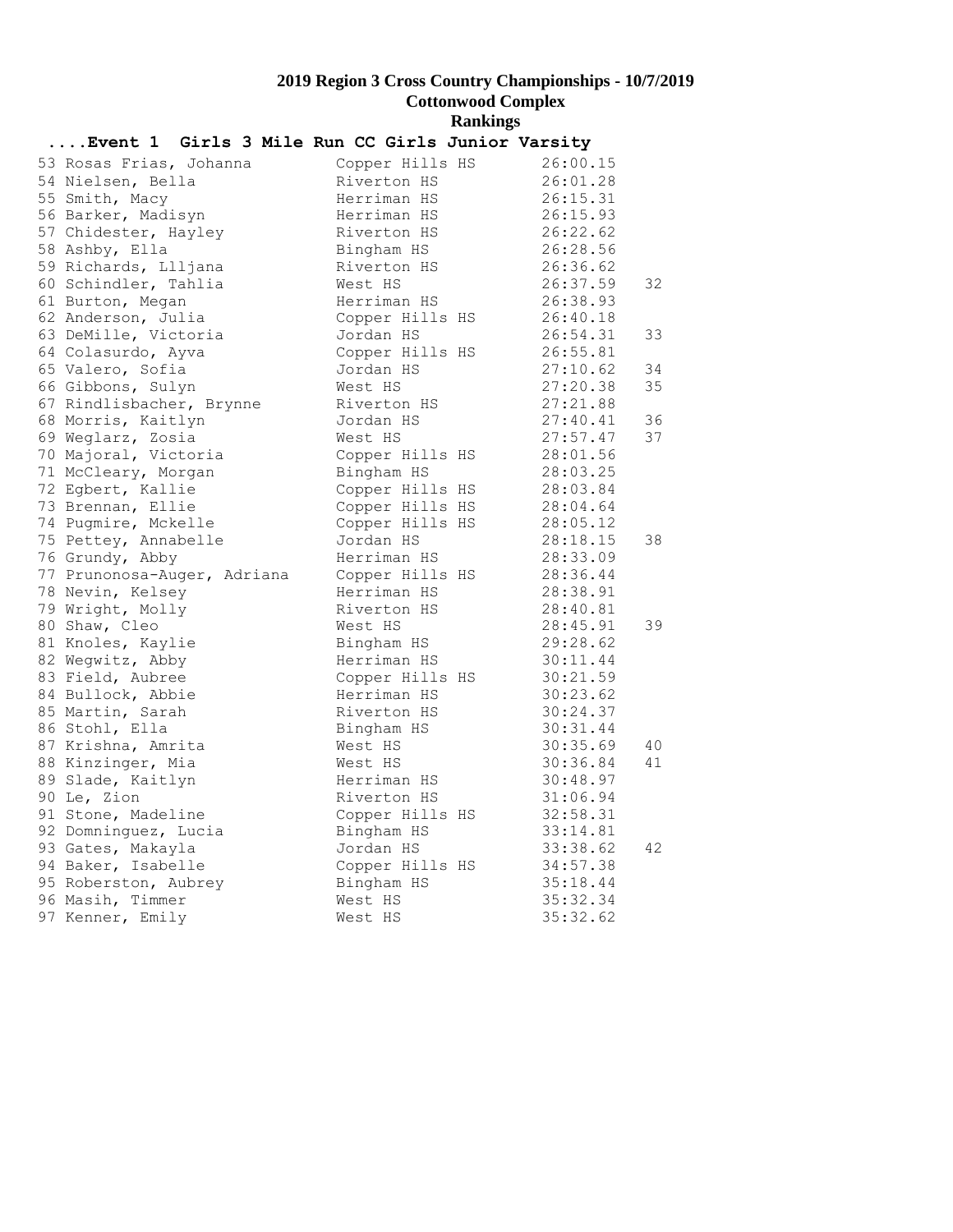## **....Event 1 Girls 3 Mile Run CC Girls Junior Varsity**

|                                                 |                                    |       | Team Scores  |    |    |    |             |      |      |      |      |
|-------------------------------------------------|------------------------------------|-------|--------------|----|----|----|-------------|------|------|------|------|
| Rank Team                                       |                                    | Total | $\mathbf{1}$ | 2  | 3  | 4  | $5^{\circ}$ | $*6$ | $*7$ | $*8$ | $*9$ |
| 1 Herriman HS<br>Total Time:<br>Average:        | 1:49:30.78<br>21:54.16             | 26    | $\mathbf{1}$ | 4  | 6  | 7  | 8           | 12   | 17   |      |      |
| 2 Riverton HS<br>Total Time:<br>Average:        | 1:51:33.47<br>22:18.70             | 38    | 2            | 3  | 9  | 11 | 13          | 15   | 16   |      |      |
| 3 Bingham HS<br>Total Time:<br>Average:         | 1:54:57.85<br>22:59.57             | 74    | 5            | 10 | 18 | 20 | 21          | 22   | 23   |      |      |
| 4 Copper Hills HS<br>Total Time:<br>Average:    | 2:00:27.68<br>24:05.54             | 121   | 19           | 24 | 25 | 26 | 27          | 28   | 29   |      |      |
| 5 West HS<br>Total Time: 2:13:44.41<br>Average: | 26:44.89                           | 157   | 14           | 32 | 35 | 37 | 39          | 40   | 41   |      |      |
| 6 Jordan HS<br>Average:                         | Total Time: 2:13:38.09<br>26:43.62 | 164   | 30           | 31 | 33 | 34 | 36          | 38   | 42   |      |      |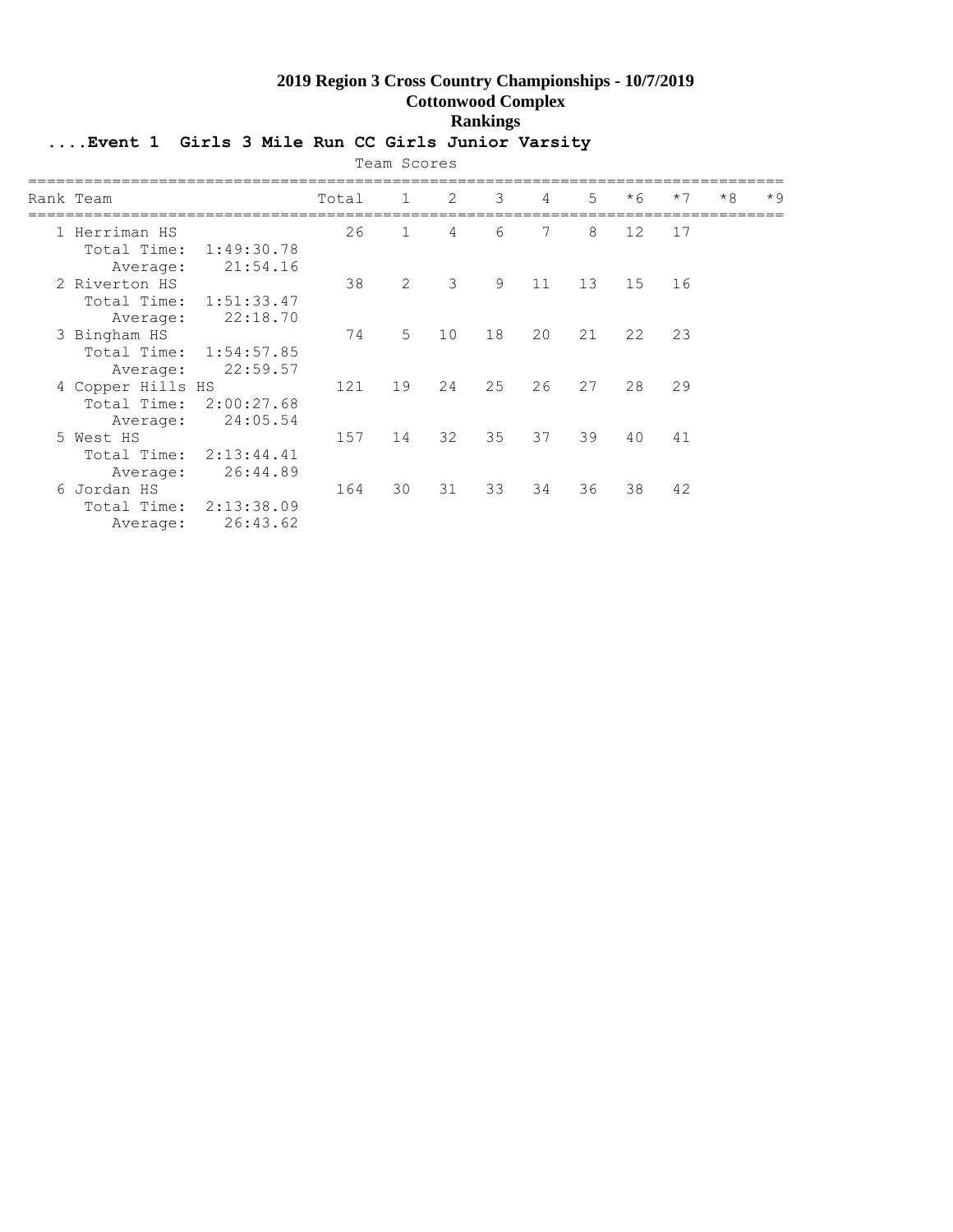|  |  |  |  | Event 2 Boys 3 Mile Run CC Boys Junior Varsity |
|--|--|--|--|------------------------------------------------|
|  |  |  |  |                                                |

| Name                      | Year School     | ======   | Finals Points  |
|---------------------------|-----------------|----------|----------------|
| 1 Burgess, Alex           | Herriman HS     | 17:14.12 | $\mathbf{1}$   |
| 2 McDougal, Tyler         | Riverton HS     | 17:14.78 | 2              |
| 3 Rollins, Isaac          | Copper Hills HS | 17:25.59 | $\mathfrak{Z}$ |
| 4 Walker, Hayden          | Riverton HS     | 17:27.78 | 4              |
| 5 Cannon, Daniel          | Herriman HS     | 17:42.03 | $\mathsf S$    |
| 6 Beckstrom, Luke         | Herriman HS     | 17:44.12 | $\sqrt{6}$     |
| 7 Greene, Nathaniel       | Herriman HS     | 17:44.40 | 7              |
| 8 Sharp, Spencer          | Riverton HS     | 17:48.69 | $\,8\,$        |
| 9 Simon, Jonah            | Riverton HS     | 17:49.84 | $\mathsf 9$    |
| 10 Jones, Benjamin        | Riverton HS     | 17:58.94 | 10             |
| 11 Briggs, Luke           | Herriman HS     | 17:59.87 | 11             |
| 12 Danielson, Jace        | Copper Hills HS | 18:02.56 | 12             |
| 13 Soter, Nick            | Riverton HS     | 18:05.69 | 13             |
| 14 Jones, Brigham         | Riverton HS     | 18:08.12 | 14             |
| 15 Hickenlooper, Benjamin | Copper Hills HS | 18:10.47 | 15             |
| 16 Kemp, Kenyon           | Herriman HS     | 18:12.81 | 16             |
| 17 Matz, Zachary          | Riverton HS     | 18:16.15 |                |
| 18 Gibbons, Jarom         | Herriman HS     | 18:17.21 | 17             |
| 19 Maylett, Carson        | Copper Hills HS | 18:17.62 | 18             |
| 20 Sumsion, Michael       | Bingham HS      | 18:26.56 | 19             |
| 21 Jensen, Hunter         | Bingham HS      | 18:34.88 | 20             |
| 22 Jeffery, Jacob         | Jordan HS       | 18:39.38 | 21             |
| 23 Williams, Andrew       | Herriman HS     | 18:39.68 |                |
| 24 Palmer, Kason          | Copper Hills HS | 18:40.12 | 22             |
| 25 Stewart, Griffin       | Riverton HS     | 18:41.59 |                |
| 26 Jessen, Adam           | Riverton HS     | 18:43.68 |                |
| 27 Le, Jaiden             | Riverton HS     | 18:44.21 |                |
| 28 Edge, Oscar            | Bingham HS      | 18:50.94 | 23             |
| 29 Miller, Miles          | Bingham HS      | 18:52.56 | 24             |
| 30 Turner, Turin          | West HS         | 18:59.12 | 25             |
| 31 Nebeker, Ethan         | Copper Hills HS | 19:04.41 | 26             |
| 32 Albrecht, Tevan        | Riverton HS     | 19:09.53 |                |
| 33 Breeze, Preston        | Copper Hills HS | 19:10.09 | 27             |
| 34 Dunstan, Andrew        | West HS         | 19:11.21 | 28             |
| 35 Cooper, Owen           | Bingham HS      | 19:14.22 | 29             |
| 36 Flanagan, Logan        | Copper Hills HS | 19:14.68 |                |
| 37 Humphries, Lucas       | Copper Hills HS | 19:15.18 |                |
| 38 Brands, Eric           | Copper Hills HS | 19:16.40 |                |
| 39 Wardle, Isaac          | Herriman HS     | 19:18.91 |                |
| 40 Lambert, Preston       | Herriman HS     | 19:22.94 |                |
| 41 Fife, Miles            | West HS         | 19:28.18 | 30             |
| 42 Vandel, Ben            | West HS         | 19:29.47 | 31             |
| 43 Davies, Ethan          | Herriman HS     | 19:37.69 |                |
| 44 Traver, Trey           | Copper Hills HS | 19:39.31 |                |
| 45 Willis, Adam           | Riverton HS     | 19:40.81 |                |
| 46 Limb, Harrison         | West HS         | 19:43.41 | 32             |
| 47 Jones, Jacob           | Riverton HS     | 19:44.12 |                |
| 48 Ray, Scott             | Riverton HS     | 19:48.31 |                |
| 49 Alba, Hunter           | Bingham HS      | 19:54.25 | 33             |
| 50 Stephens, Cedric       | Riverton HS     | 19:54.62 |                |
| 51 Borden, Orrin          | West HS         | 19:55.34 | 34             |
| 52 Maxfield, Logan        | Riverton HS     | 20:00.50 |                |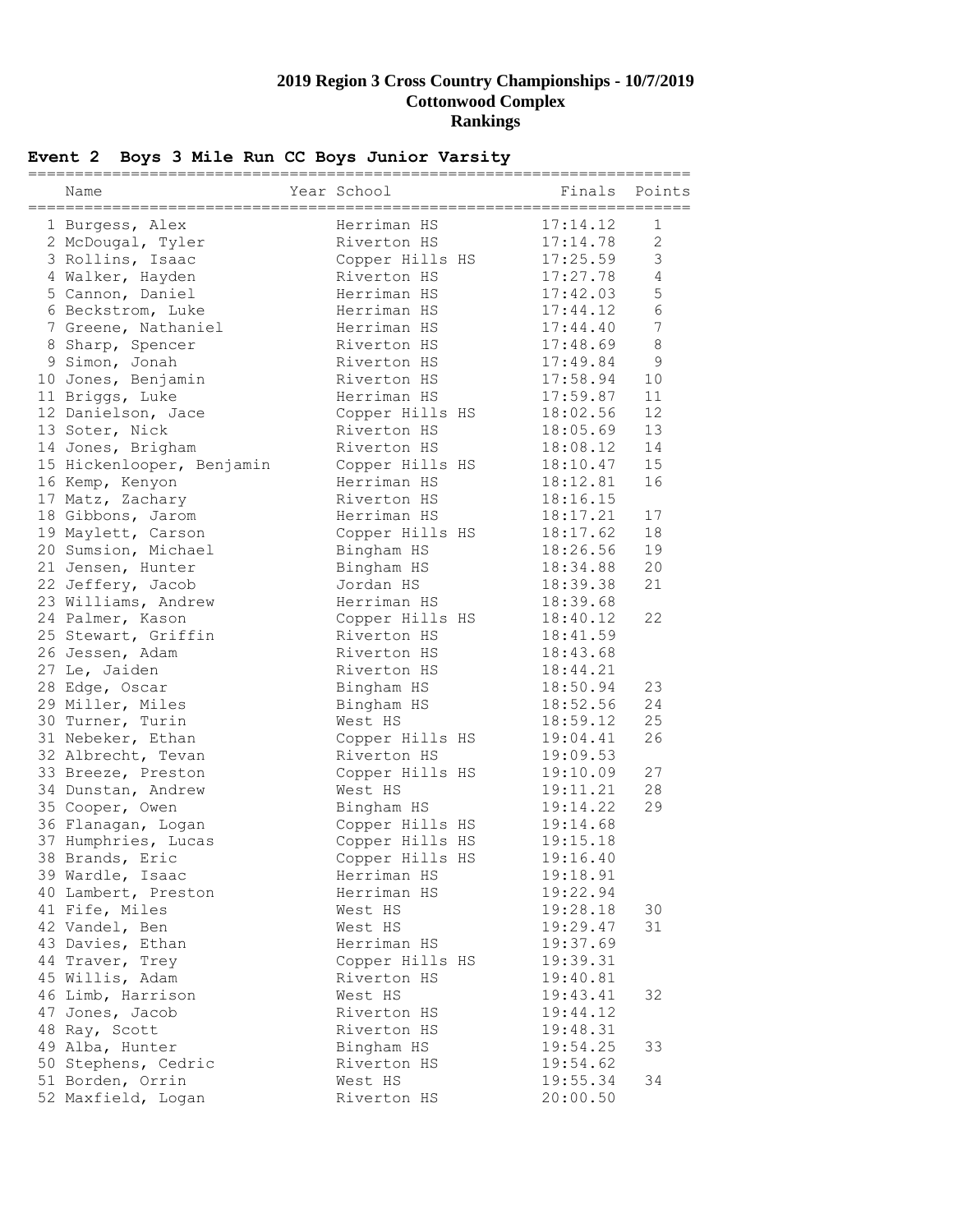| Event 2 Boys 3 Mile Run CC Boys Junior Varsity |         |                 |          |    |
|------------------------------------------------|---------|-----------------|----------|----|
| 53 Stone, Connor                               |         | Copper Hills HS | 20:01.12 |    |
| 54 Evans, Packer                               |         | Riverton HS     | 20:02.52 |    |
| 55 Hilbig, Nathan                              |         | Copper Hills HS | 20:05.44 |    |
| 56 Freeman, Josh                               |         | Herriman HS     | 20:06.00 |    |
| 57 Smith, Noah                                 |         | Jordan HS       | 20:07.84 | 35 |
| 58 Borden, Isaac                               | West HS |                 | 20:08.75 | 36 |
| 59 Allen, Kadan                                |         | Herriman HS     | 20:09.65 |    |
| 60 Rogers, Isaac                               | West HS |                 | 20:11.88 |    |
| 61 Gerhart, Cameron                            |         | Herriman HS     | 20:12.84 |    |
| 62 Eldredge, Tyler                             |         | Riverton HS     | 20:13.40 |    |
| 63 Knighton, Jared                             |         | Bingham HS      | 20:14.12 | 37 |
| 64 Bartlome, Alex                              |         | Riverton HS     | 20:19.09 |    |
| 65 Walker, Branson                             |         | Riverton HS     | 20:24.09 |    |
| 66 Olschewski, Hunter                          |         | Bingham HS      | 20:27.09 |    |
| 67 Denison, Jaden                              |         | Bingham HS      | 20:28.28 |    |
| 68 Bullock, Tyson                              |         | Bingham HS      | 20:28.84 |    |
| 69 Kartchner, Chase                            |         | Bingham HS      | 20:29.46 |    |
| 70 Davis, Jordan                               |         | Copper Hills HS | 20:31.40 |    |
| 71 Twitchell, Freddy                           |         | Herriman HS     | 20:33.03 |    |
| 72 Morgan, Brayden                             |         | Copper Hills HS | 20:33.65 |    |
| 73 Adams, Samuel                               |         | Copper Hills HS | 20:34.52 |    |
| 74 Nielson, Sebastian                          |         | Herriman HS     | 20:35.06 |    |
| 75 Stephens, Spencer                           |         | Herriman HS     | 20:37.43 |    |
| 76 Hansen, Seth                                |         | Bingham HS      | 20:38.91 |    |
| 77 Fassbinder, John                            |         | Jordan HS       | 20:41.28 | 38 |
| 78 Sorensen, Kolby                             |         | Copper Hills HS | 20:42.50 |    |
| 79 Ramsey, Cade                                |         | Herriman HS     | 20:44.91 |    |
| 80 DeGooyer, Ethan                             |         | Jordan HS       | 20:46.06 | 39 |
| 81 Robinson, Zach                              |         | Bingham HS      | 20:49.97 |    |
| 82 Davis, Josh                                 |         | Jordan HS       | 20:53.88 | 40 |
| 83 Bendixsen, Alex                             |         | Copper Hills HS | 20:55.56 |    |
| 84 Poelman, Andrew                             |         | Jordan HS       | 20:57.18 | 41 |
| 85 Morrison, Isaac                             |         | Jordan HS       | 20:59.03 | 42 |
| 86 Mathis, Carson                              |         | Copper Hills HS | 20:59.96 |    |
| 87 Seo, John                                   |         | Jordan HS       | 21:08.50 |    |
| 88 Dansie, William                             | West HS |                 | 21:09.12 |    |
| 89 Fowler, Levi                                |         | Herriman HS     | 21:10.94 |    |
| 90 Ray, Andrew                                 |         | Riverton HS     | 21:13.06 |    |
| 91 Watts, Merrick                              |         | Copper Hills HS | 21:13.46 |    |
| 92 Leifson, Brockton                           |         | Bingham HS      | 21:14.00 |    |
| 93 Stewart, Camden                             |         | Riverton HS     | 21:14.65 |    |
| 94 Prescott, Eric                              |         | Copper Hills HS | 21:15.78 |    |
| 95 Miles, Hunter                               |         | Copper Hills HS | 21:17.24 |    |
| 96 Stephens, Chris                             |         | Herriman HS     | 21:17.52 |    |
| 97 Ferguson, Andrew                            |         | Copper Hills HS | 21:20.84 |    |
| 98 Renzo, Tyson                                |         | Copper Hills HS | 21:21.18 |    |
| 99 Mautz, Tyler                                |         | Copper Hills HS | 21:21.43 |    |
| 100 Sharp, Kyle                                |         | Riverton HS     | 21:26.41 |    |
| 101 Wilde, Caiden                              |         | Copper Hills HS | 21:26.81 |    |
| 102 McDaniel, Sam                              |         | Riverton HS     | 21:27.56 |    |
| 103 Graff, Oscar                               | West HS |                 | 21:32.31 |    |
| 104 Briscoe, Dane                              |         | Herriman HS     | 21:34.94 |    |
| 105 Benavides, Anthony                         |         | Copper Hills HS | 21:37.72 |    |
| 106 Bonkowsky, Samuel                          | West HS |                 | 21:43.75 |    |
| 107 Flores, Josue                              |         | Copper Hills HS | 21:45.53 |    |
|                                                |         |                 |          |    |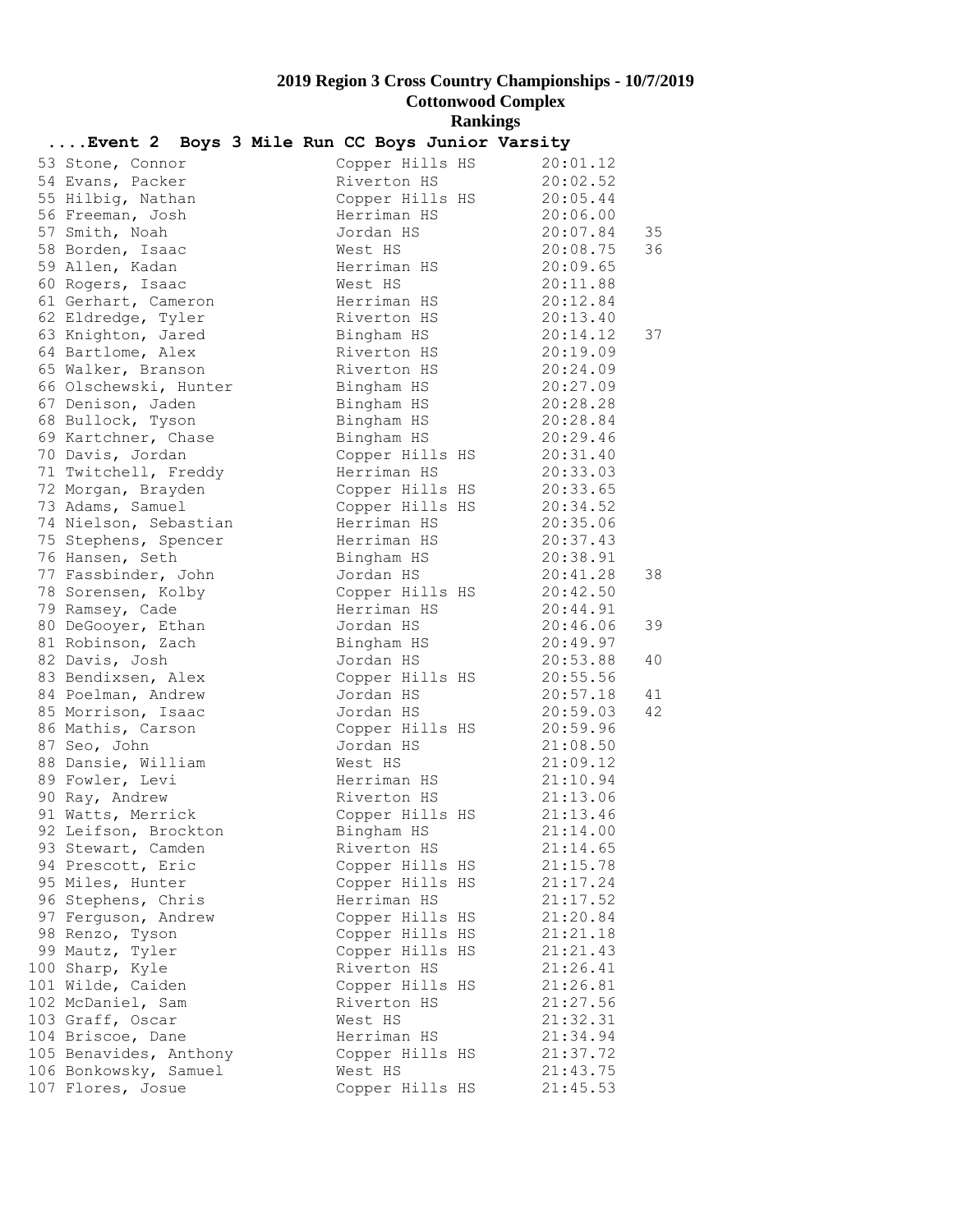| Event 2 Boys 3 Mile Run CC Boys Junior Varsity |  |         |                                |  |                                                              |  |
|------------------------------------------------|--|---------|--------------------------------|--|--------------------------------------------------------------|--|
| 108 Smith, Braden                              |  |         | Copper Hills HS                |  | 21:52.34                                                     |  |
| 109 Anderson, Parker                           |  |         | Herriman HS                    |  | 21:52.87                                                     |  |
| 110 Colledge, Beau                             |  |         |                                |  | Riverton HS 21:54.65                                         |  |
| 111 Wardle, Preston                            |  |         |                                |  | Herriman HS $21:55.06$                                       |  |
| 112 Burstedt, Mason                            |  |         | Jordan HS                      |  | 21:57.72                                                     |  |
| 113 Tucker, Cameron                            |  |         |                                |  | Riverton HS 22:02.31                                         |  |
| 114 Socci, Jaden                               |  |         |                                |  | Herriman HS 22:07.09                                         |  |
| 115 Heninger, Daxton                           |  |         | Riverton HS<br>Riverton HS     |  | 22:10.59                                                     |  |
| 116 Bartlome, Isaac                            |  |         |                                |  | 22:16.69                                                     |  |
| 117 Martin, Kyle                               |  |         |                                |  | Copper Hills HS 22:18.25                                     |  |
| 118 Rapoza, Kaden                              |  |         | Jordan HS                      |  | $22:19.88$<br>$22:28.97$                                     |  |
| 119 Newman, Levi                               |  |         | Jordan HS                      |  | 22:28.97                                                     |  |
| 120 Schmelter, Weston                          |  |         |                                |  | Copper Hills HS $22:30.22$                                   |  |
| 121 Morelli, Thomas                            |  | West HS |                                |  | 22:32.25                                                     |  |
| 122 Gerhart, Jeff                              |  |         | Herriman HS                    |  | 22:38.50<br>22:40.62                                         |  |
| 123 Young, Dallin                              |  |         | Herriman HS                    |  |                                                              |  |
| 124 Hickmon, Alex                              |  |         | Bingham HS                     |  | 22:41.56                                                     |  |
| 125 Sargent, Mission                           |  | West HS |                                |  | 22:45.53                                                     |  |
| 126 Smith, Benjamin                            |  |         | Copper Hills HS<br>Herriman HS |  | 22:48.88                                                     |  |
| 127 Browne, Elijah                             |  |         |                                |  | 22:57.50<br>$\frac{22:57.50}{22:58.59}$                      |  |
| 128 Bennett, Jamie                             |  |         | Jordan HS                      |  |                                                              |  |
| 129 Ray, Oliver                                |  | West HS |                                |  | 23:32.18                                                     |  |
| 130 Merrill, Kisaac                            |  |         |                                |  | 23:37.41<br>Copper Hills HS 23:37.41<br>Herriman HS 23:43.25 |  |
| 131 Messel, Taylor                             |  |         |                                |  |                                                              |  |
| 132 Franta, Charles                            |  | West HS |                                |  | 23:44.18                                                     |  |
| 133 Mautz, Ryan                                |  |         |                                |  | Copper Hills HS 23:44.68<br>Copper Hills HS 23:45.40         |  |
| 134 Scholes, Keaton                            |  |         |                                |  |                                                              |  |
| 135 Lowry, Ryan                                |  |         |                                |  | Copper Hills HS 23:52.62                                     |  |
| 136 Jeppsen, Chase                             |  |         |                                |  | Riverton HS 24:14.94                                         |  |
| 137 Lovell, Franklin                           |  |         | Jordan HS                      |  | 24:42.18                                                     |  |
| 138 Oldham, Ammon                              |  |         | Jordan HS                      |  | 25:08.22                                                     |  |
| 139 Zeng, Zichen                               |  | West HS |                                |  | 25:18.94                                                     |  |
| 140 Harris, Aidan                              |  |         | Herriman HS                    |  | 25:29.59                                                     |  |
| 141 Che, Derek                                 |  | West HS |                                |  | 26:06.84<br>Herriman HS 26:09.94                             |  |
| 142 Browne, Zander                             |  |         |                                |  |                                                              |  |
| 143 Nguyen, William                            |  |         |                                |  | Bingham HS 26:31.88                                          |  |
| 144 Jackson, Spencer                           |  |         | Jordan HS                      |  | 26:32.18                                                     |  |
| 145 Worthington, Alex                          |  |         | Herriman HS                    |  | 26:32.74<br>Copper Hills HS 28:45.47                         |  |
| 146 Olsen, Logan                               |  |         |                                |  |                                                              |  |
| 147 Jensen, Brandon<br>148 Rowe, Aiden         |  |         |                                |  | Copper Hills HS $28:51.50$<br>31:23.12                       |  |
|                                                |  |         | Bingham HS                     |  | Copper Hills HS 37:35.69                                     |  |
| 149 Roach, Ashton                              |  |         |                                |  |                                                              |  |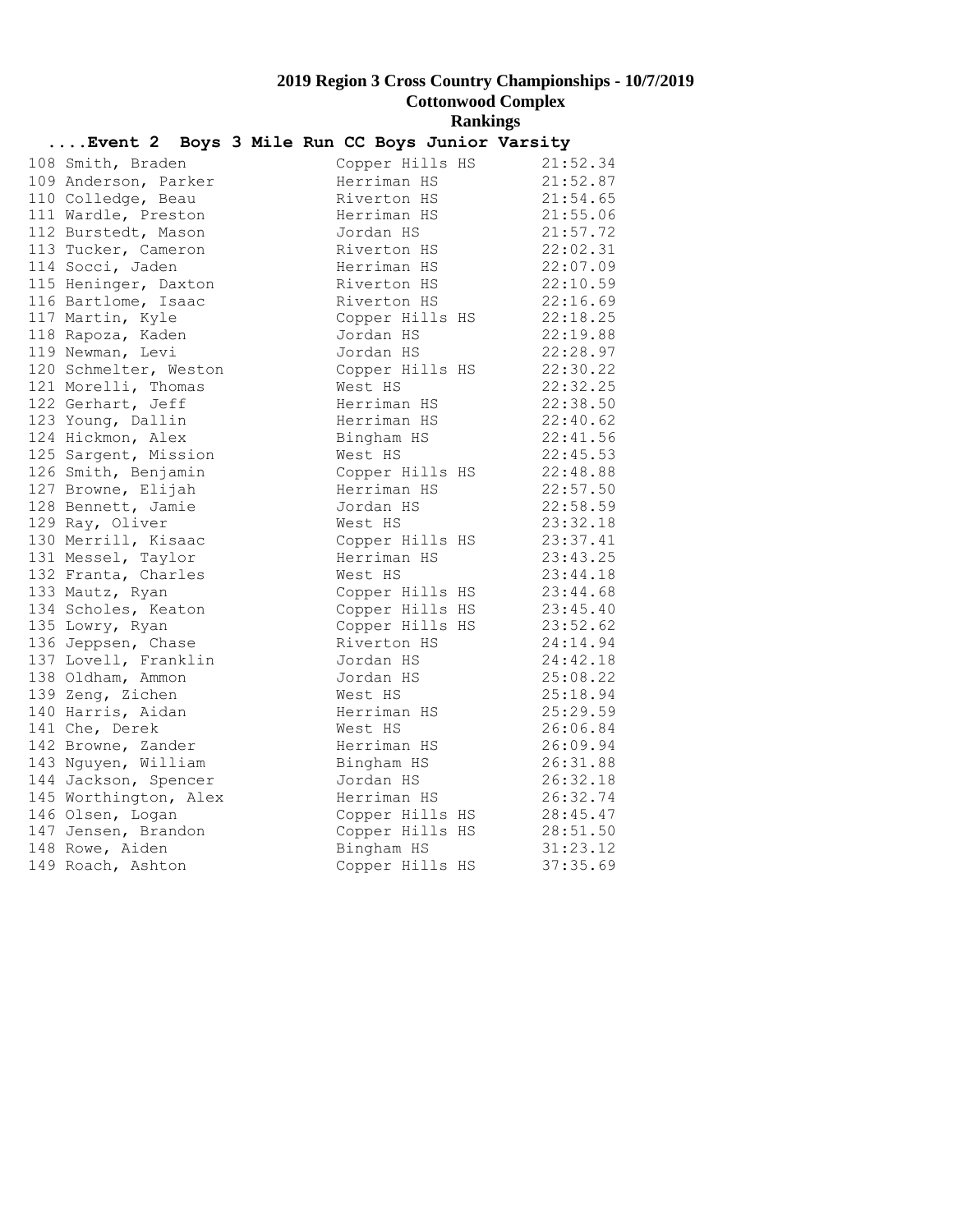|                                                     |                                    |       | Team Scores  |    |    |    |             |      |      |      |      |
|-----------------------------------------------------|------------------------------------|-------|--------------|----|----|----|-------------|------|------|------|------|
| Rank Team                                           |                                    | Total | $\mathbf{1}$ | 2  | 3  | 4  | $5^{\circ}$ | $*6$ | $*7$ | $*8$ | $*9$ |
| 1 Herriman HS<br>Total Time:<br>Average:            | 1:28:24.54<br>17:40.91             | 30    | $\mathbf{1}$ | 5  | 6  | 7  | 11          | 16   | 17   |      |      |
| 2 Riverton HS<br>Total Time: 1:28:20.03<br>Average: | 17:40.01                           | 33    | 2            | 4  | 8  | 9  | 10          | 13   | 14   |      |      |
| 3 Copper Hills HS<br>Total Time:<br>Average:        | 1:30:36.36<br>18:07.28             | 70    | 3            | 12 | 15 | 18 | 22          | 26   | 27   |      |      |
| 4 Bingham HS<br>Average:                            | Total Time: 1:33:59.16<br>18:47.84 | 115   | 19           | 20 | 23 | 24 | 29          | 33   | 37   |      |      |
| 5 West HS<br>Total Time: 1:36:51.40<br>Average:     | 19:22.28                           | 146   | 25           | 28 | 30 | 31 | 32          | 34   | 36   |      |      |
| 6 Jordan HS<br>Average:                             | Total Time: 1:41:08.44<br>20:13.69 | 173   | 21           | 35 | 38 | 39 | 40          | 41   | 42   |      |      |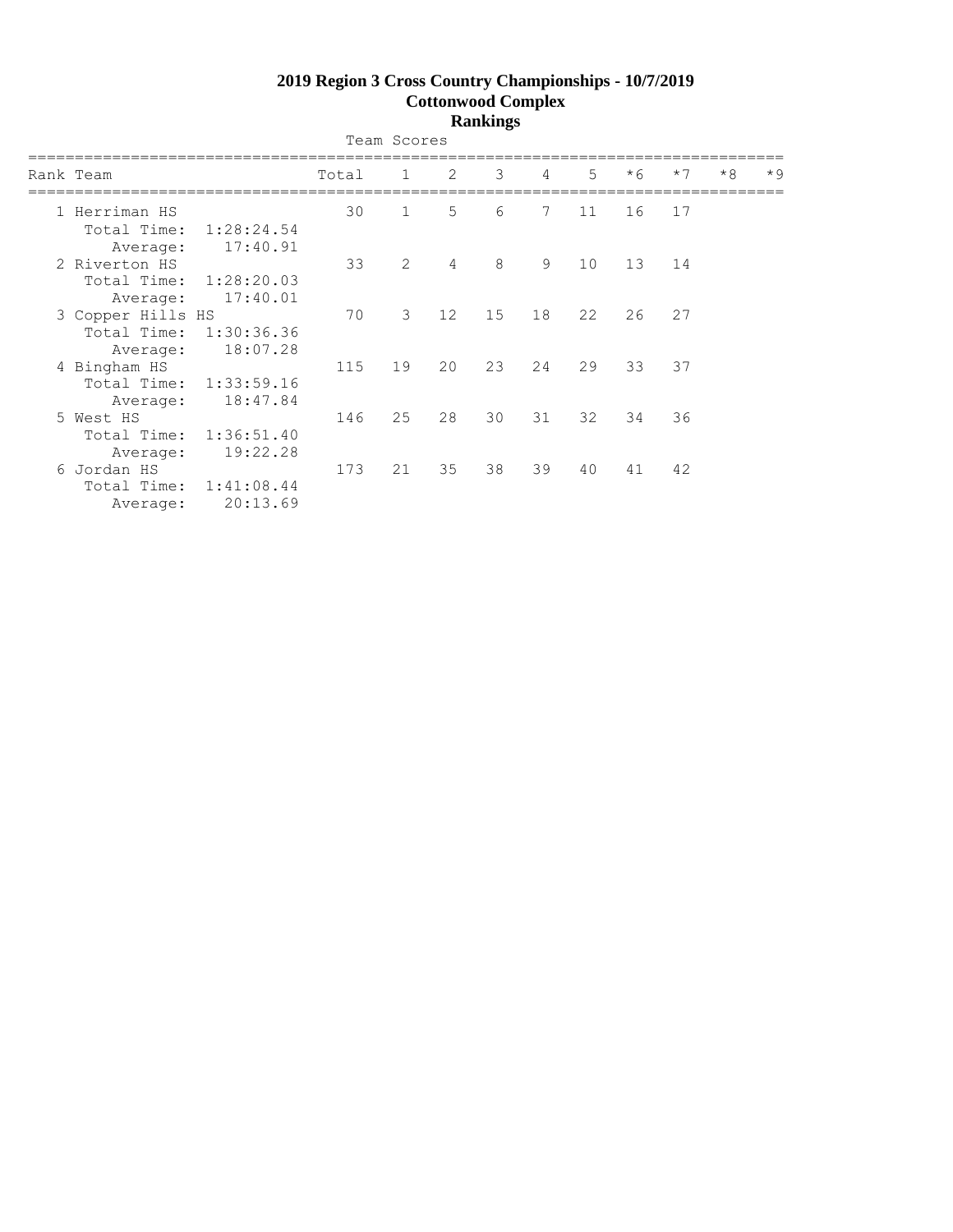### **Event 3 Girls 3 Mile Run CC Girls Varsity**

| Name                    | Year School     |          | Finals Points  |
|-------------------------|-----------------|----------|----------------|
| 1 Bruening, Addi        | Herriman HS     | 18:25.34 | 1              |
| 2 Seegmiller, Madison   | Riverton HS     | 18:37.38 | $\mathbf{2}$   |
| 3 Swain, Natalie        | Bingham HS      | 19:24.22 | 3              |
| 4 Kidd, Hailey          | Copper Hills HS | 19:34.31 | $\overline{4}$ |
| 5 Jones, Ryann          | Riverton HS     | 19:49.38 | 5              |
| 6 Martin, Jessica       | Herriman HS     | 20:01.09 | $\sqrt{6}$     |
| 7 Stephenson, Claire    | Herriman HS     | 20:06.31 | 7              |
| 8 Hatch, Morgan         | Herriman HS     | 20:10.03 | $\,8\,$        |
| 9 Smith, Brooklyn       | Herriman HS     | 20:13.75 | 9              |
| 10 Hamilton, Adrianne   | Riverton HS     | 20:29.75 | 10             |
| 11 Reich, Kayla         | Bingham HS      | 20:31.88 | 11             |
| 12 Miller, Hope         | Bingham HS      | 20:34.50 | 12             |
| 13 Gibson, Addison      | Riverton HS     | 20:39.69 | 13             |
| 14 Sorensen, Abby       | Bingham HS      | 20:48.62 | 14             |
| 15 Peters, Tory         | West HS         | 20:51.34 | 15             |
| 16 Featherstone, Maggie | Herriman HS     | 20:51.84 | 16             |
| 17 Heninger, Lauren     | Herriman HS     | 20:55.09 | 17             |
| 18 Benson, Avery        | Bingham HS      | 21:06.94 | 18             |
| 19 Brown, Bailey        | Bingham HS      | 21:12.72 |                |
| 20 Taylor, Riley        | Copper Hills HS | 21:14.22 | 19             |
| 21 Swain, Kaitlyn       | Bingham HS      | 21:14.59 | 20             |
| 22 Barker, Callie       | Copper Hills HS | 21:29.53 | 21             |
| 23 Naylor, Erin         | Riverton HS     | 21:33.78 | 22             |
| 24 Kehr, Emerald        | West HS         | 21:34.87 | 23             |
| 25 Thomas, Anna         | Riverton HS     | 21:45.66 | 24             |
| 26 Allen, Kierra        | Copper Hills HS | 22:05.53 | 25             |
| 27 Johnson, Greeley     | West HS         | 22:14.66 | 26             |
| 28 Newbold, Dani        | Riverton HS     | 22:15.15 | 27             |
| 29 Osborne, Ellie       | Jordan HS       | 22:32.34 | 28             |
| 30 Nelson, Morgan       | Bingham HS      | 22:34.50 | 29             |
| 31 Schreiber, Nicole    | Jordan HS       | 22:34.81 | 30             |
| 32 Emett, Grace         | Copper Hills HS | 22:46.66 | 31             |
| 33 Price, Victoria      | Copper Hills HS | 22:51.81 | 32             |
| 34 Merrill, Emma        | West HS         | 22:53.25 | 33             |
| 35 Glauser, Kaleigh     | Jordan HS       | 22:57.94 | 34             |
| 36 Gibson, Elyse        | Copper Hills HS | 22:58.34 | 35             |
| 37 Goddard, Eve         | West HS         | 23:29.31 | 36             |
| 38 Shale, Brynna        | West HS         | 23:55.91 | 37             |
| 39 Crimmel, Natalia     | West HS         | 24:01.72 | 38             |
| 40 Ibarra, Isabel       | West HS         | 24:05.66 |                |
| 41 Sibul, Anna          | West HS         | 24:13.72 |                |
| 42 Gailey, Kitiara      | Jordan HS       | 24:41.38 | 39             |
| 43 Lovell, Lucy         | Jordan HS       | 25:08.88 | 40             |
| 44 Hansen, Ryann        | Jordan HS       | 25:15.28 | 41             |
| 45 Johnson, Kaitlin     | Copper Hills HS | 26:09.53 |                |
| 46 Mielke, Sarah        | Jordan HS       | 26:49.62 | 42             |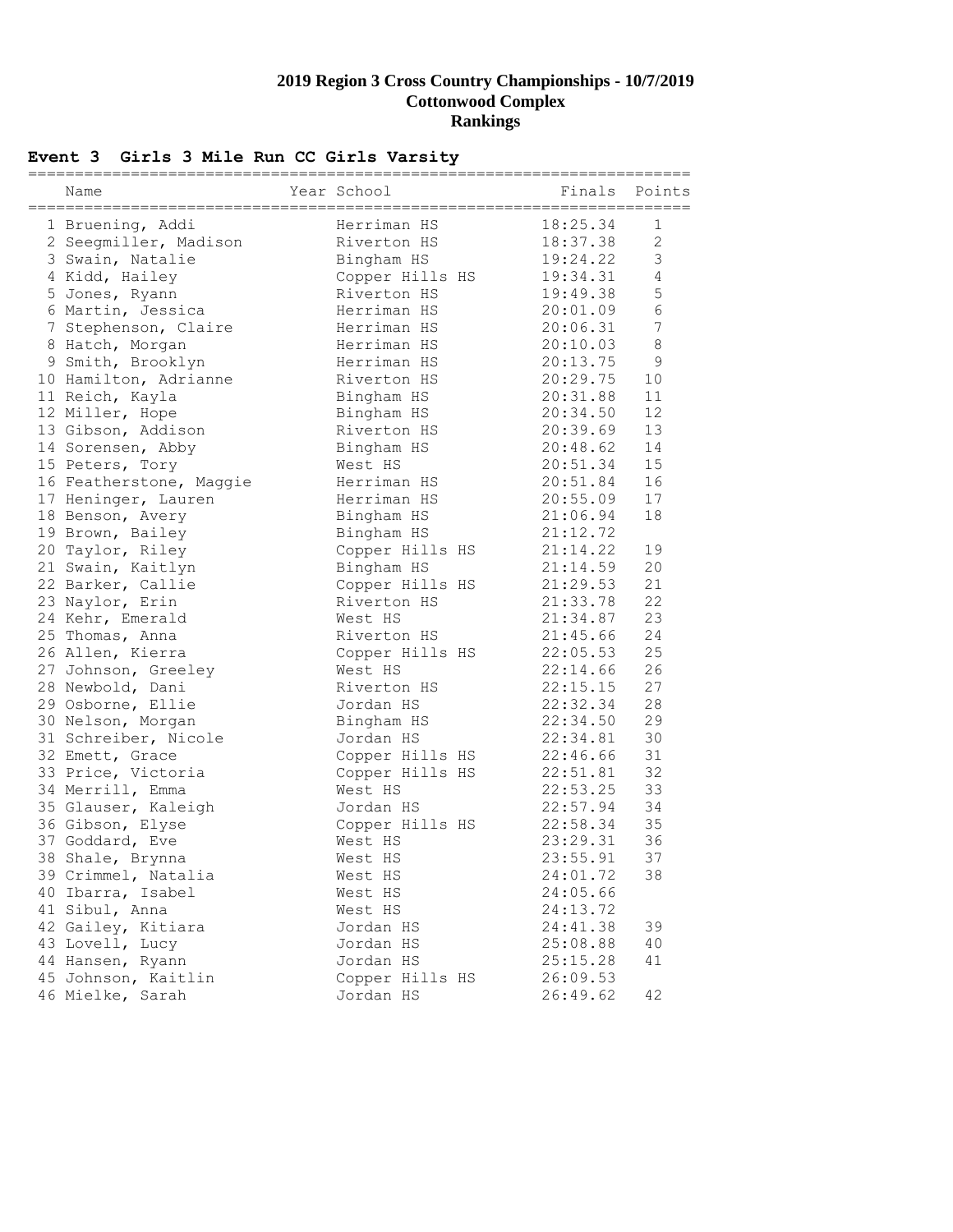## **....Event 3 Girls 3 Mile Run CC Girls Varsity**

| Team Scores                                  |                                    |       |                |    |    |                |    |      |      |      |      |
|----------------------------------------------|------------------------------------|-------|----------------|----|----|----------------|----|------|------|------|------|
| Rank Team                                    |                                    | Total | $\mathbf{1}$   | 2  | 3  | $\overline{4}$ | 5  | $*6$ | $*7$ | $*8$ | $*9$ |
| 1 Herriman HS<br>Total Time:<br>Average:     | 1:38:56.52<br>19:47.31             | 31    | $\mathbf{1}$   | 6  | 7  | 8              | 9  | 16   | 17   |      |      |
| 2 Riverton HS<br>Average:                    | Total Time: 1:41:09.98<br>20:14.00 | 52    | 2              | 5  | 10 | 13             | 22 | 24   | 27   |      |      |
| 3 Bingham HS<br>Total Time:<br>Average:      | 1:42:26.16<br>20:29.24             | 58    | 3              | 11 | 12 | 14             | 18 | 20   | 29   |      |      |
| 4 Copper Hills HS<br>Total Time:<br>Average: | 1:47:10.25<br>21:26.05             | 100   | $\overline{4}$ | 19 | 21 | 25             | 31 | 32   | 35   |      |      |
| 5 West HS<br>Average:                        | Total Time: 1:51:03.43<br>22:12.69 | 133   | 15             | 23 | 26 | 33             | 36 | 37   | 38   |      |      |
| 6 Jordan HS<br>Average:                      | Total Time: 1:57:55.35<br>23:35.07 | 171   | 28             | 30 | 34 | 39             | 40 | 41   | 42   |      |      |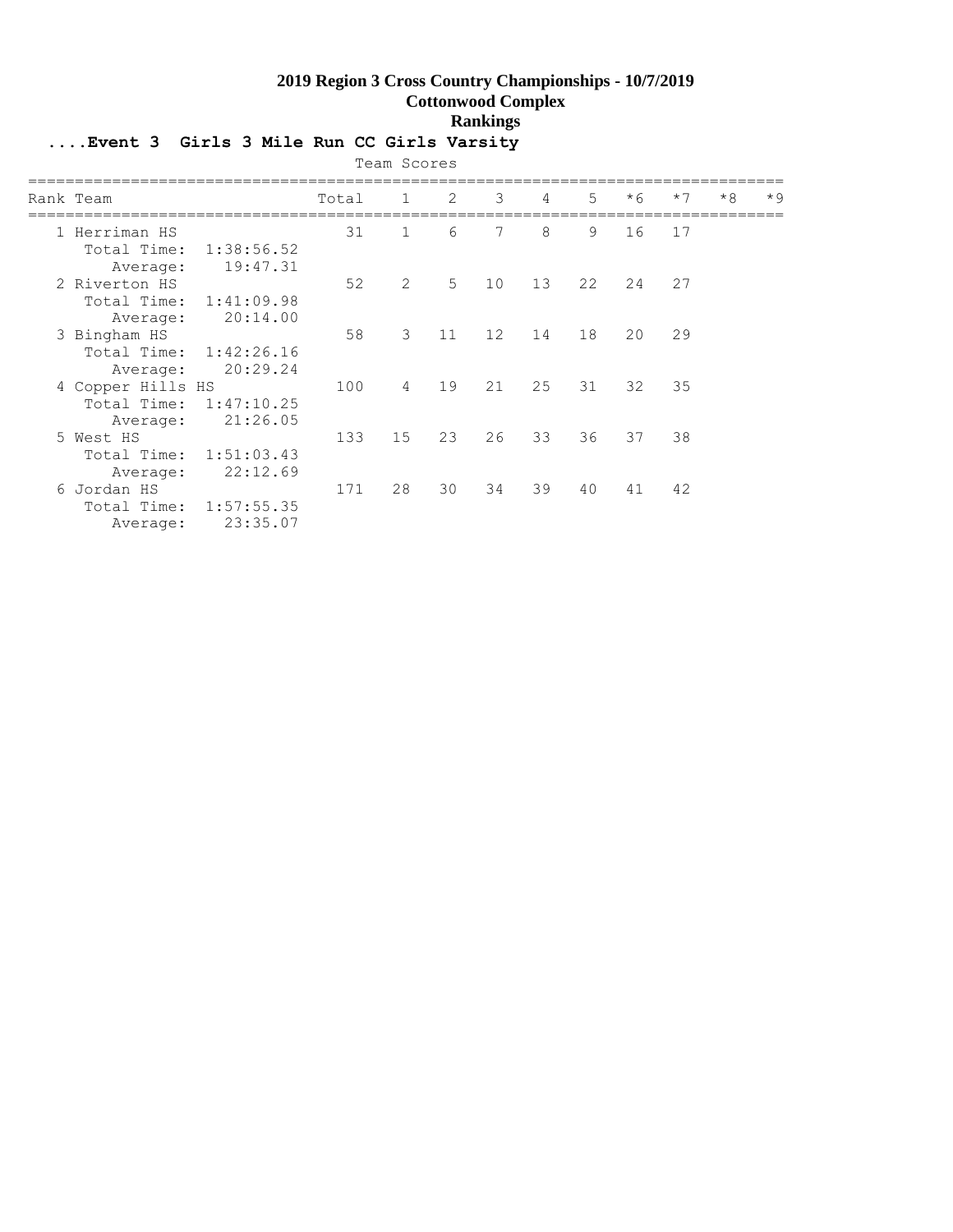## **Event 4 Boys 3 Mile Run CC Boys Varsity**

| Name                 | Year School     | Finals   | Points         |
|----------------------|-----------------|----------|----------------|
| 1 Robertson, Seth    | Herriman HS     | 15:30.94 | 1              |
| 2 Hone, Austin       | Bingham HS      | 15:48.25 | $\overline{2}$ |
| 3 Harris, Evan       | Herriman HS     | 16:01.03 | 3              |
| 4 Willis, Spencer    | Riverton HS     | 16:08.15 | $\overline{4}$ |
| 5 Palmer, Jerin      | Copper Hills HS | 16:08.96 | 5              |
| 6 Jenkins, Noah      | Herriman HS     | 16:15.94 | $\sqrt{6}$     |
| 7 Peterson, Jared    | Bingham HS      | 16:18.88 | 7              |
| 8 Isbell, Bridger    | Herriman HS     | 16:19.37 | $\,8\,$        |
| 9 Rogers, Tanner     | Riverton HS     | 16:24.62 | $\mathsf 9$    |
| 10 Warnick, Treven   | Riverton HS     | 16:30.56 | 10             |
| 11 Brown, Brenden    | Copper Hills HS | 16:34.44 | 11             |
| 12 Guymon, Isaiah    | Bingham HS      | 16:47.06 | 12             |
| 13 Potter, Tony      | Herriman HS     | 16:48.78 |                |
| 14 Jensen, Preston   | Riverton HS     | 16:49.18 | 13             |
| 15 Browne, Zeke      | Herriman HS     | 16:56.66 | 14             |
| 16 Horne, William    | Herriman HS     | 17:02.88 | 15             |
| 17 Colton, Ethan     | Copper Hills HS | 17:03.56 | 16             |
| 18 Sumsion, Jacob    | Bingham HS      | 17:04.52 | 17             |
| 19 Reading, Carson   | Herriman HS     | 17:12.31 | 18             |
| 20 Coffman, Declan   | Copper Hills HS | 17:13.65 | 19             |
| 21 Maxfield, Jackson | Riverton HS     | 17:15.81 | 20             |
| 22 Tveit, Ries       | West HS         | 17:16.15 | 21             |
| 23 Rabin, Ezra       | West HS         | 17:16.46 | 22             |
| 24 Krikov, Aleksandr | West HS         | 17:19.65 | 23             |
| 25 Vogler, Jackson   | Bingham HS      | 17:20.75 | 24             |
| 26 Young, Peter      | Bingham HS      | 17:22.56 | 25             |
| 27 Tucker, Geffrey   | Riverton HS     | 17:25.53 | 26             |
| 28 Seegmiller, Jake  | Riverton HS     | 17:27.34 | 27             |
| 29 Allen, Keegan     | Copper Hills HS | 17:29.34 |                |
| 30 Hiller, Collin    | Copper Hills HS | 17:34.88 | 28             |
| 31 Lindsay, Jacob    | Jordan HS       | 17:44.00 | 29             |
| 32 Hone, Cody        | Bingham HS      | 17:44.37 |                |
| 33 Tveit, Magnus     | West HS         | 17:44.68 | 30             |
| 34 Hopkins, Jacob    | Bingham HS      | 17:44.96 | 31             |
| 35 Riser, Zealand    | Copper Hills HS | 17:45.24 | 32             |
| 36 Ibarra, Santiago  | West HS         | 17:47.24 | 33             |
| 37 Shumway, Tyler    | West HS         | 17:55.69 | 34             |
| 38 Seamons, Spencer  | Jordan HS       | 18:06.22 | 35             |
| 39 Newman, Cole      | Jordan HS       | 18:14.88 | 36             |
| 40 Hayward, Jake     | Jordan HS       | 18:25.06 | 37             |
| 41 Rudisin, Winston  | West HS         | 18:32.22 |                |
| 42 Peterson, Robert  | West HS         | 18:36.84 |                |
| 43 Parkin, Kaden     | Jordan HS       | 19:01.25 | 38             |
| 44 Goldfine, Tyger   | Jordan HS       | 19:14.94 | 39             |
| 45 Roach, Andrew     | West HS         | 19:19.41 | 40             |
| 46 Buxton, Charlie   | Jordan HS       | 19:47.62 |                |
| 47 Archer, Justin    | Jordan HS       | 20:15.56 |                |